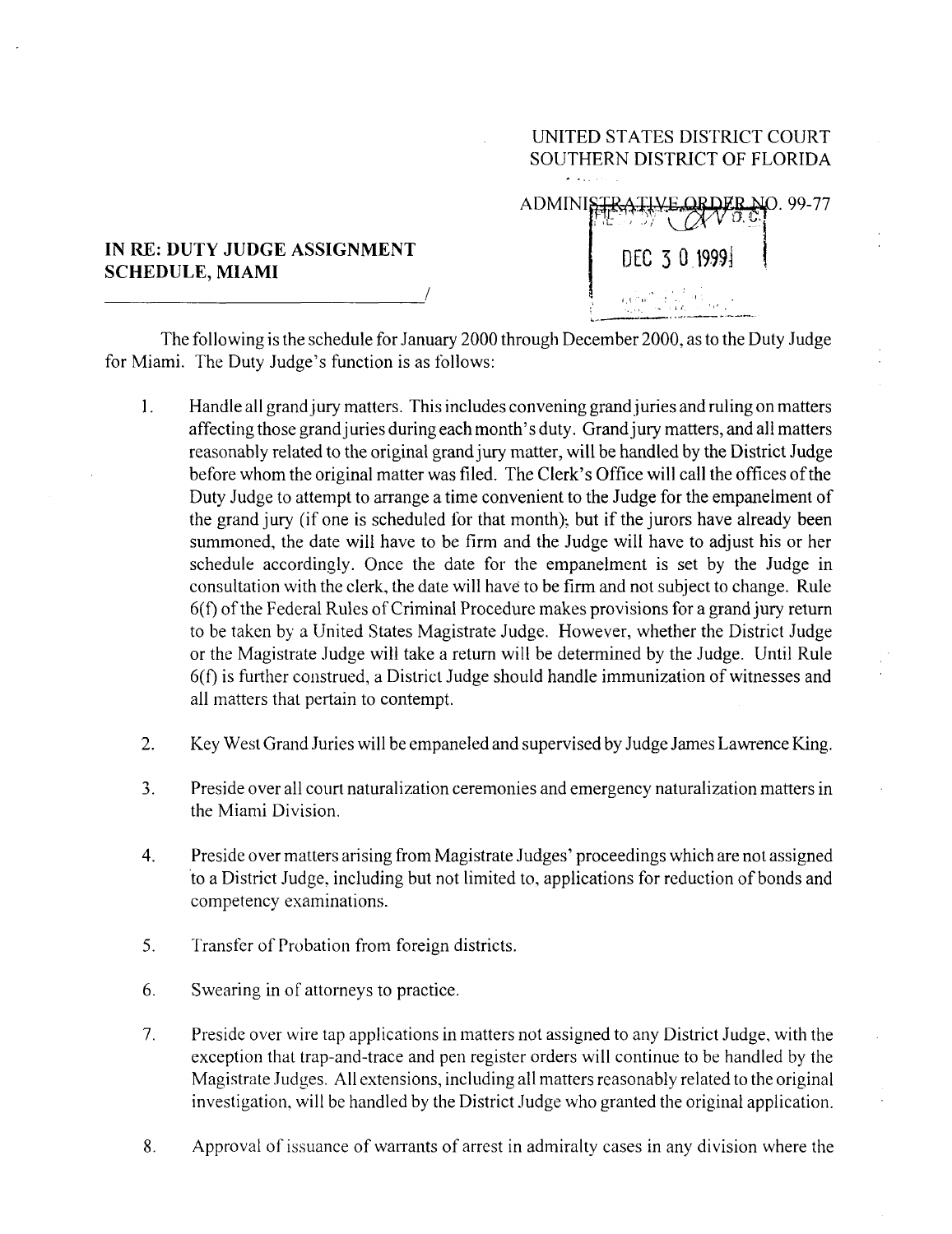**Administrative** Order 99-77 **Page 2**

**assigned Judge is out of the district or is otherwise unavailable .**

- **9 . The Duty Judge may preside over emergency petitions for writ of habeas corpus involving** a petitioner's claim to immediate release, where the assigned Judge is in the district, but **otherwise unavailable to rule on the petition** . **After ruling on the emergency relief sought, and for all other purposes and proceedings**, **the case shall remain on the docket of the Judge to whom it was originally assigned .**
- <sup>10</sup> . The Duty Judge **will consider and rule upon all written and** verbal **requests** for excuses from complying with both grand and petit jury **summonses.**

## **MONTHLY ASSIGNMENTS :**

| January   | 2000 | Judge Joan A. Lenard         |
|-----------|------|------------------------------|
| February  | 2000 | Judge Donald M. Middlebrooks |
| March     | 2000 | Judge Alan S. Gold           |
| April     | 2000 | Judge Patricia A. Seitz      |
| May       | 2000 | Judge Adalberto Jordan       |
| June      | 2000 | Judge Federico A. Moreno     |
| July      | 2000 | Judge Shelby Highsmith       |
| August    | 2000 | Judge Donald L. Graham       |
| September | 2000 | Judge K. Michael Moore       |
| October   | 2000 | Judge Ursula Ungaro-Benages  |
| November  | 2000 | Judge Joan A. Lenard         |
| December  | 2000 | Judge Donald M. Middlebrooks |

**The Duty Judge should be present in the district and available for handling Duty Judge matters at all times during the month assigned** . **If it is necessa** ry **for the Duty Judge to be out of the district for a short period of time during the assignment month, it is his or her responsibility to make arrangements with another Judge to handle all Duty Judge matters arising during the brief absence,** and to notify the Chief Judge and Clerk of Court.

**DONE and ORDERED** in chambers at the James Lawrence King Federal Justice Building, 99 Northeast Fourth Street, Miami, Florida, this. 20day of December, 1999.

EDWARD B. DAVIS CHIEF UNITED STATES DISTRICT JUDGE